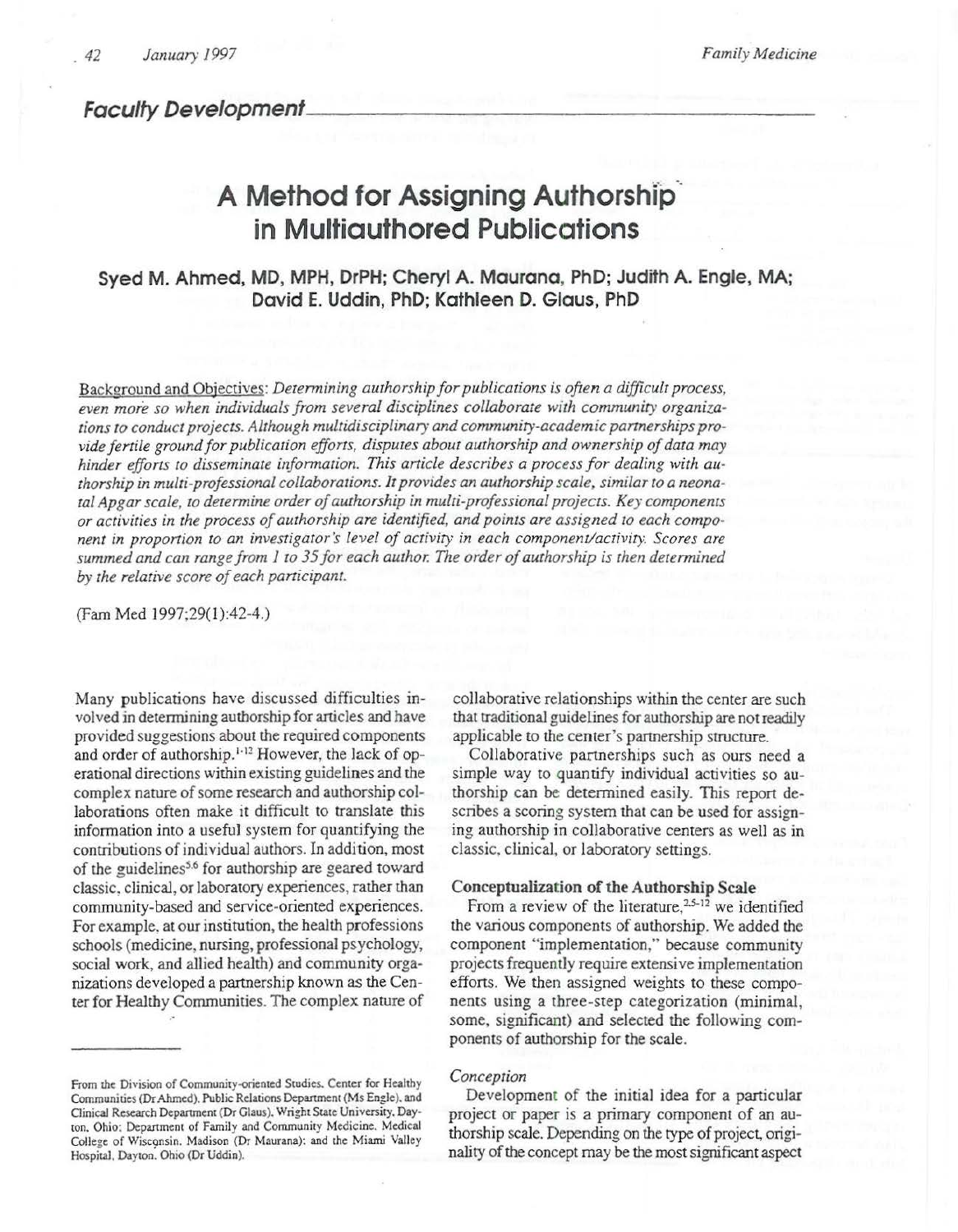## Table 1

## Authorship Scale: Determining Individual Contribution for Authorship

|                                                                                                                                                           | Minimal<br>$\left(1\right)$ | Some<br>(3) | Significant |
|-----------------------------------------------------------------------------------------------------------------------------------------------------------|-----------------------------|-------------|-------------|
| Conception<br>Design<br>Implementation<br>Data analysis/interpretation<br>Drafting the article<br>Revising/reviewing the article<br>Public responsibility |                             |             |             |

In using the authorship scale. a check mark is placed below the column (minimal. some. significant) that best describes an author's level of involvement with each component listed in the left-hand column. {I). (3). and (5) refer to points assigned based on level of involvement.

of the component. In most instances, contribution to a concept can be determined by the people involved in the project and values assigned appropriately.

#### *Design*

Design is included as a separate component because it is often different than the contribution of the original idea. Individuals contributing to the design should be awarded appropriate values that match their contributions.

### *Implementation*

This term signifies the activities, such as attending meetings, establishing timelines, selecting appropriate personnel, allocating resources, completing individual assignments, and solving problems related to a project, all of which are necessary to carry a project from conception to completion.

## *Data Analysis/Interpretation*

Each author's contribution to data analysis/interpretation contributes to completion of a given study. Though contributions may vary from study to study, authors may contribute significantly to the same objective and be awarded the values matching their contributions.

### *Writing the Article*

Writing the first draft is obviously a significant contribution. In some instances, revising/reviewing the article can also become a·significant contribution, depending on the sta-

tus of the original article. We give credit primarily to drafting the article and assign additional credit only to significant revising/reviewing tasks.

## *Public Responsibility*

The term "public responsibility" signifies that the author has participated in and is accountable for the research and content being reported.<sup>8</sup>

## How to Use the Authorship Scale

As shown in Table 1, each individual's contribution for the seven components, based on the above criteria, is assigned a weight as either minimal (1), some (3), or significant (5). By consensus, our group empirically assigns values to calculate a numerical score for each author's contribution. The scale converts each individual's contribution to a measurable value.

The meaning of''minimal," "some," or "significant" may vary from group to group and discipline to discipline and may depend on the narure of a project. For this reason, we recommend that each authoring group define these terms for its specific project before using the scale to determine the contributions of each author. The assigned points may need to be revised, either during the project or at the end. to accurately determine the contribution of a given author, particularly in instances in which authors are either unable to complete their assignments or contribute less to the project than initially planned.

In case of a tie for first authorship, we would first look at the score for conception. We think conception is the key contributing factor, and the person with the highest score for this item should be the first author. If the authors are tied on this factor, we have a committee of center participants who make the final decision. If there is further dispute, the director of the center would make the ultimate decision.

## Table 2

Use of the Scale for This Article

|                                | First<br>Author | Second<br>Author | Third<br>Author | Fourth<br>Author | Fifth<br>Author |
|--------------------------------|-----------------|------------------|-----------------|------------------|-----------------|
| Conception                     |                 |                  |                 |                  |                 |
| Design                         | ٠               |                  |                 |                  |                 |
| Implementation                 |                 |                  |                 |                  |                 |
| Data analysis/interpretation   |                 |                  |                 |                  |                 |
| Drafting the article           |                 |                  |                 |                  |                 |
| Revising/reviewing the article |                 |                  |                 |                  |                 |
| Public responsibility          |                 |                  |                 |                  |                 |
| Total score                    |                 |                  |                 |                  |                 |

Numbers refer to level of involvement with each of the components in the left-hand column: minimal (1). some (3), significant (5).